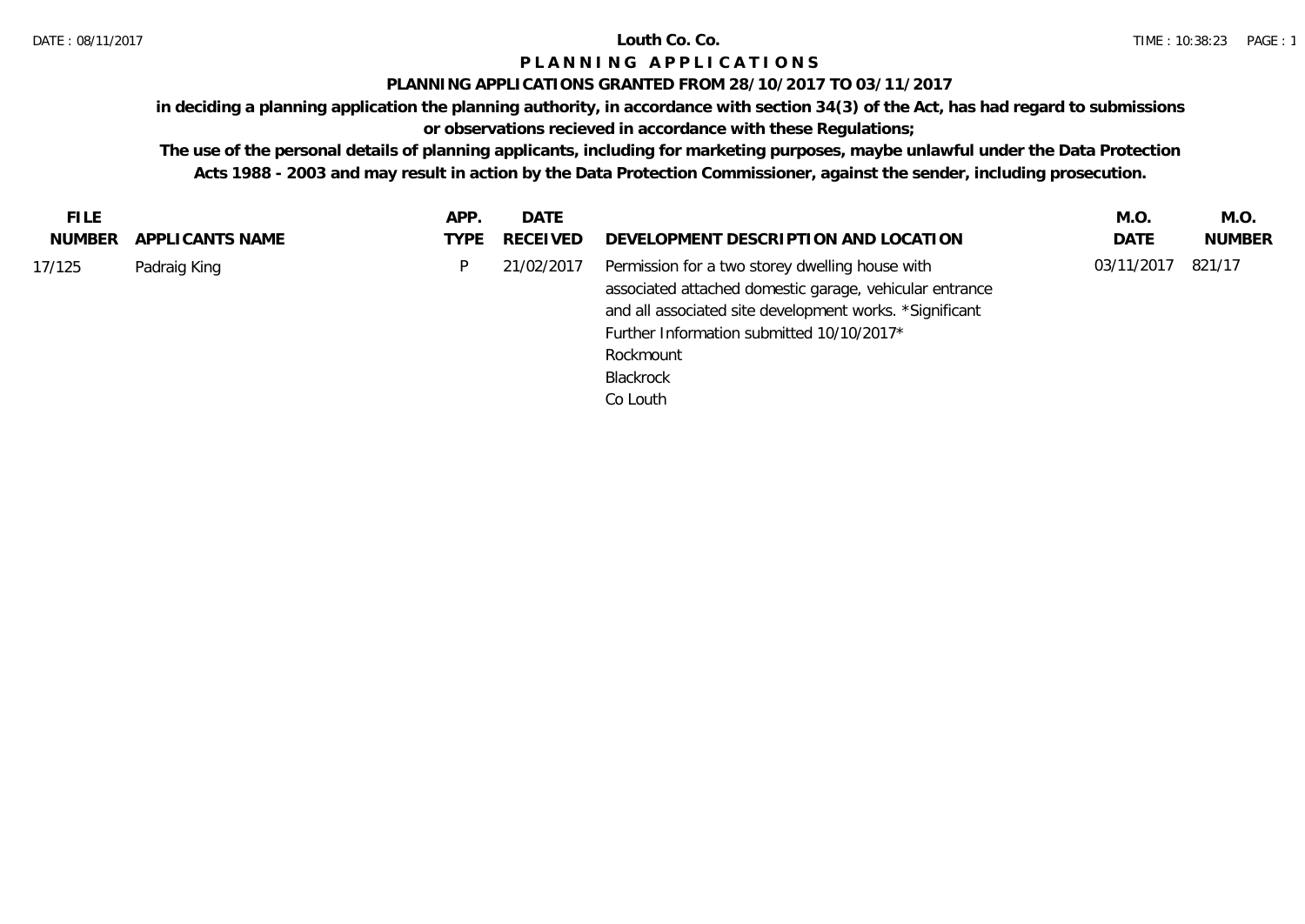## **PLANNING APPLICATIONS GRANTED FROM 28/10/2017 TO 03/11/2017**

**in deciding a planning application the planning authority, in accordance with section 34(3) of the Act, has had regard to submissions or observations recieved in accordance with these Regulations;**

| <b>FILE</b>   |                     | APP.        | <b>DATE</b>     |                                                                                                                                                                                                                                                                                                                                                                                                                                                                                                                                                                                                                                                                                                                                                                                                                                                                                                                                                                                                                                                                                                                                          | M.O.        | M.O.          |
|---------------|---------------------|-------------|-----------------|------------------------------------------------------------------------------------------------------------------------------------------------------------------------------------------------------------------------------------------------------------------------------------------------------------------------------------------------------------------------------------------------------------------------------------------------------------------------------------------------------------------------------------------------------------------------------------------------------------------------------------------------------------------------------------------------------------------------------------------------------------------------------------------------------------------------------------------------------------------------------------------------------------------------------------------------------------------------------------------------------------------------------------------------------------------------------------------------------------------------------------------|-------------|---------------|
| <b>NUMBER</b> | APPLICANTS NAME     | <b>TYPE</b> | <b>RECEIVED</b> | DEVELOPMENT DESCRIPTION AND LOCATION                                                                                                                                                                                                                                                                                                                                                                                                                                                                                                                                                                                                                                                                                                                                                                                                                                                                                                                                                                                                                                                                                                     | <b>DATE</b> | <b>NUMBER</b> |
| 17/296        | John & Anne McKenna | P           | 18/04/2017      | Permission for development to consist of the<br>refurbishment and adaption of and extension to a<br>dis-used stone outbuilding, including part demolition of<br>some internal walls/floors, for use as a dwelling house.<br>The proposed extension is located to the side (north) of<br>the stone outbuildings and extends to 2 storeys in height,<br>with solar panels proposed on south(rear) facing roof<br>slope. The proposed development also provides for a<br>pumping station and rising main to connect to the public<br>system on R172 Blackrock Road, in addition to all<br>associated site development works including landscaping<br>and boundary treatment. Vehicular access to the<br>proposed development will be provided via an existing<br>access off Bothar Maol to the north of the application site.<br>*Significant Further Information submitted 11/10/17<br>provides for revisions to Waste Water Treatment<br>proposals comprising of the installation of an on site<br>Waste Water Treatment System and polishing filter to<br>serve the development*<br>The Loakers<br>Blackrock<br>Haggardstown<br>Co Louth | 03/11/2017  | 820/17        |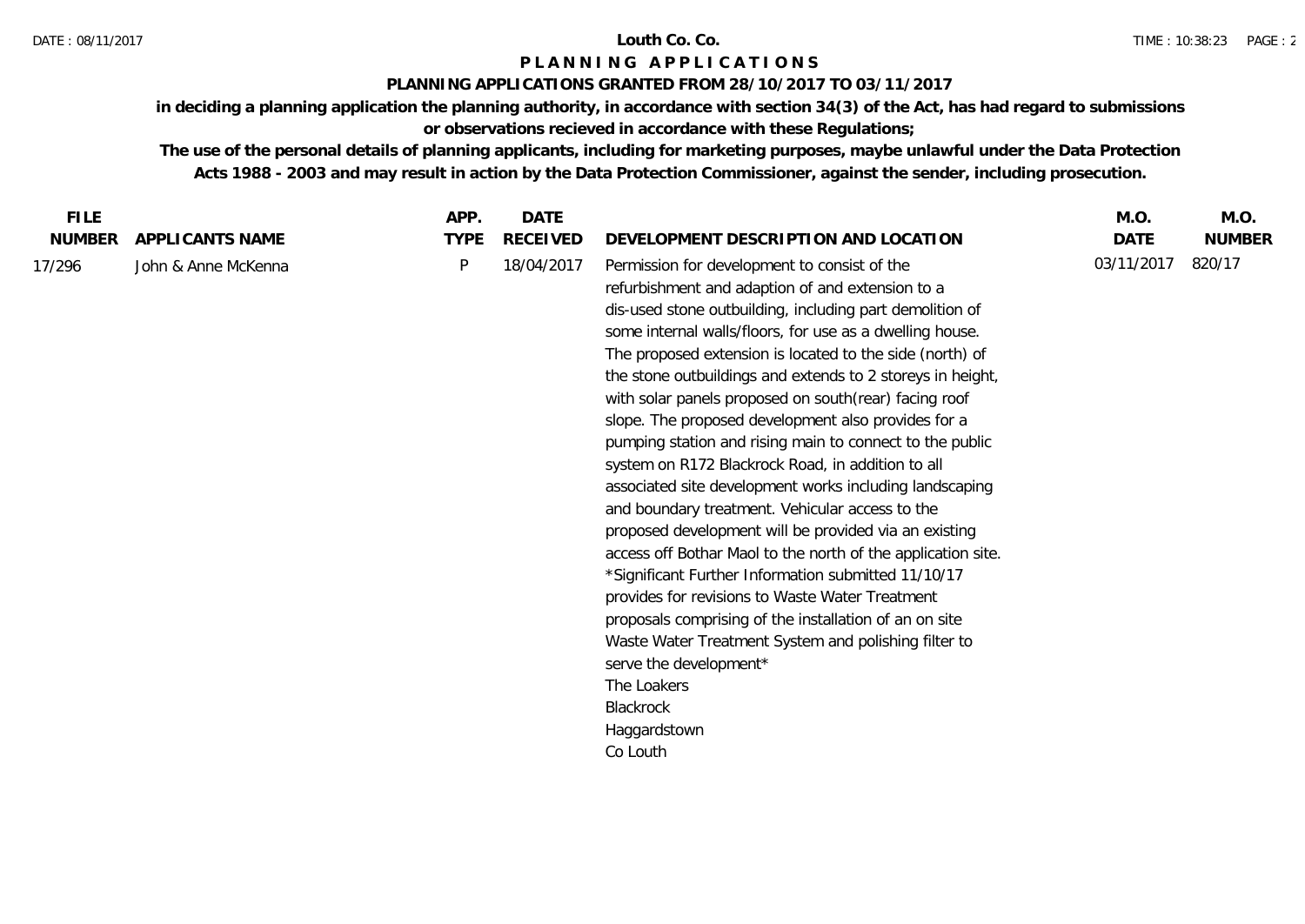### **PLANNING APPLICATIONS GRANTED FROM 28/10/2017 TO 03/11/2017**

**in deciding a planning application the planning authority, in accordance with section 34(3) of the Act, has had regard to submissions** 

# **or observations recieved in accordance with these Regulations;**

| <b>FILE</b>   |                                       | APP.        | <b>DATE</b>     |                                                                                                                                                                                                  | M.O.       | M.O.          |
|---------------|---------------------------------------|-------------|-----------------|--------------------------------------------------------------------------------------------------------------------------------------------------------------------------------------------------|------------|---------------|
| <b>NUMBER</b> | APPLICANTS NAME                       | <b>TYPE</b> | <b>RECEIVED</b> | DEVELOPMENT DESCRIPTION AND LOCATION                                                                                                                                                             | DATE       | <b>NUMBER</b> |
| 17/370        | Patrick Reid                          | R           | 17/05/2017      | Retention permission for an agricultural store together<br>with all associated site works.<br>Belpatrick<br>Smarmore<br>Ardee<br>Co Louth                                                        | 03/11/2017 | 822/17        |
| 17/403        | Shaun & Martina O'Connor              | P           | 29/05/2017      | Permission for development that consists of one dwelling<br>house, waste water treatment system and all associated<br>site works.<br>Annaloughan<br>Jenkinstown<br>Dundalk<br>Co. Louth          | 03/11/2017 | 826/17        |
| 17/421        | Annemarie McGahon Jonathan<br>Brennan | P           | 02/06/2017      | Permission for development that will consist of a 1.5<br>Storey dwelling & detached garage with wastewater<br>treatment system & all associated site works.<br>Edmondstown<br>Ardee<br>Co. Louth | 03/11/2017 | 827/17        |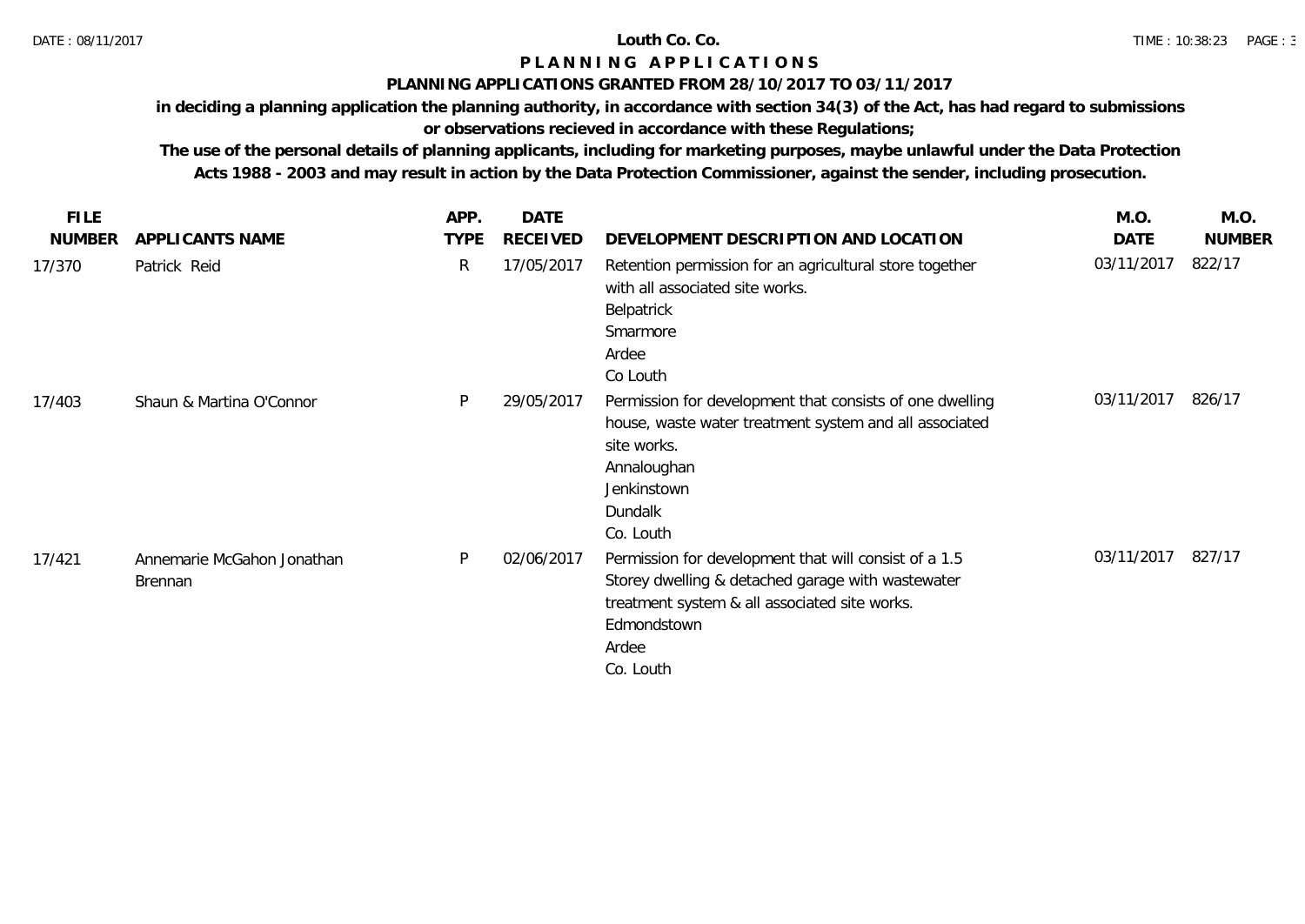## **PLANNING APPLICATIONS GRANTED FROM 28/10/2017 TO 03/11/2017**

**in deciding a planning application the planning authority, in accordance with section 34(3) of the Act, has had regard to submissions** 

# **or observations recieved in accordance with these Regulations;**

| <b>FILE</b>   |                  | APP.           | <b>DATE</b> |                                                                                                                                                                                                                                                                                                                                                                                                                                                                                                                                       | M.O.        | M.O.          |
|---------------|------------------|----------------|-------------|---------------------------------------------------------------------------------------------------------------------------------------------------------------------------------------------------------------------------------------------------------------------------------------------------------------------------------------------------------------------------------------------------------------------------------------------------------------------------------------------------------------------------------------|-------------|---------------|
| <b>NUMBER</b> | APPLICANTS NAME  | <b>TYPE</b>    | RECEIVED    | DEVELOPMENT DESCRIPTION AND LOCATION                                                                                                                                                                                                                                                                                                                                                                                                                                                                                                  | <b>DATE</b> | <b>NUMBER</b> |
| 17/503        | Maria O'Flaherty | P              | 30/06/2017  | Permission for development to consist of a two storey<br>dwelling house and associated site development works.<br>*Significant Further Information submitted 18/10/2017<br>which provides for a dwelling house with part single<br>storey and part storey and a half to the front and two<br>storey to the rear and associated site works*<br>Southend<br>Blackrock<br>Dundalk<br>Co. Louth                                                                                                                                           | 03/11/2017  | 845/17        |
| 17/521        | Hugh McEvoy      | $\mathsf{R}^-$ | 07/07/2017  | Permission for development to consist of Retention<br>permission for the following: 1. Relocation of garage on<br>site previously granted permission under planning Ref.<br>No. 08/289, 2. Alterations to facades of garage, 3. Link<br>corridor between dwelling house and garage now<br>seeking retention, 4. Retention of glasshouse to rear of<br>dwelling house and 5. Retention of shed/workshop to<br>rear of existing dwelling house and all associated site<br>works.<br>Rockmarshall<br>Jenkinstown<br>Dundalk<br>Co. Louth | 03/11/2017  | 846/17        |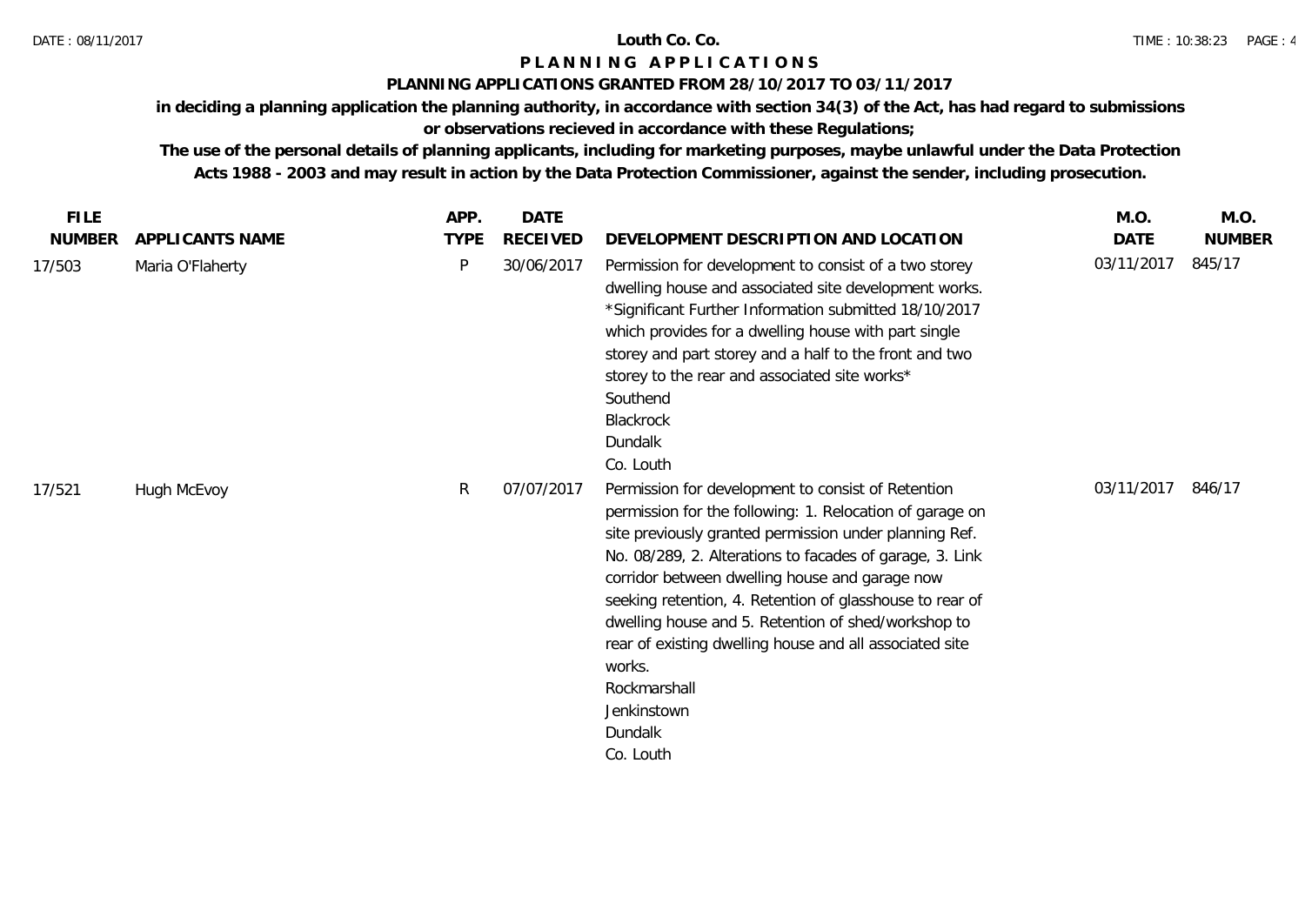## **PLANNING APPLICATIONS GRANTED FROM 28/10/2017 TO 03/11/2017**

**in deciding a planning application the planning authority, in accordance with section 34(3) of the Act, has had regard to submissions** 

# **or observations recieved in accordance with these Regulations;**

| <b>FILE</b>   |                            | APP.        | <b>DATE</b>     |                                                                                                                                                                                                                                                                                                                                                                                                                                                                                                                                      | M.O.       | M.O.          |
|---------------|----------------------------|-------------|-----------------|--------------------------------------------------------------------------------------------------------------------------------------------------------------------------------------------------------------------------------------------------------------------------------------------------------------------------------------------------------------------------------------------------------------------------------------------------------------------------------------------------------------------------------------|------------|---------------|
| <b>NUMBER</b> | APPLICANTS NAME            | <b>TYPE</b> | <b>RECEIVED</b> | DEVELOPMENT DESCRIPTION AND LOCATION                                                                                                                                                                                                                                                                                                                                                                                                                                                                                                 | DATE       | <b>NUMBER</b> |
| 17/558        | Jimmy Duffy                | P           | 21/07/2017      | Permission for development to consist of the<br>construction of a first floor side extension over existing<br>single storey side annex to the dwelling house.<br>*Significant Further Information submitted 13/10/2017<br>which provides for retention and completion of works to<br>include a first floor extension over existing single storey<br>annexe to side of existing semi detached house*<br>No. 87 Rosevale<br>Beamore Road<br>Drogheda<br>Co. Louth                                                                      | 03/11/2017 | 837/17        |
| 17/576        | Naomh Moninne Hurling Club | P           | 26/07/2017      | Permission for development will consist of: 1.<br>Construction of 2 no. playing pitches to include 21m high<br>floodlights, ballstops and fencing 2. Provision of<br>portakabin temporary accommodation pending<br>completion of permanent clubhouse 3. Construction of<br>permanent clubhouse building incorporating changing<br>rooms & associated facilities 4. All associated access<br>roads, car parking and site development works to include<br>temporary construction access haul road.<br>Toberona<br>Dundalk<br>Co. Louth | 03/11/2017 | 836/17        |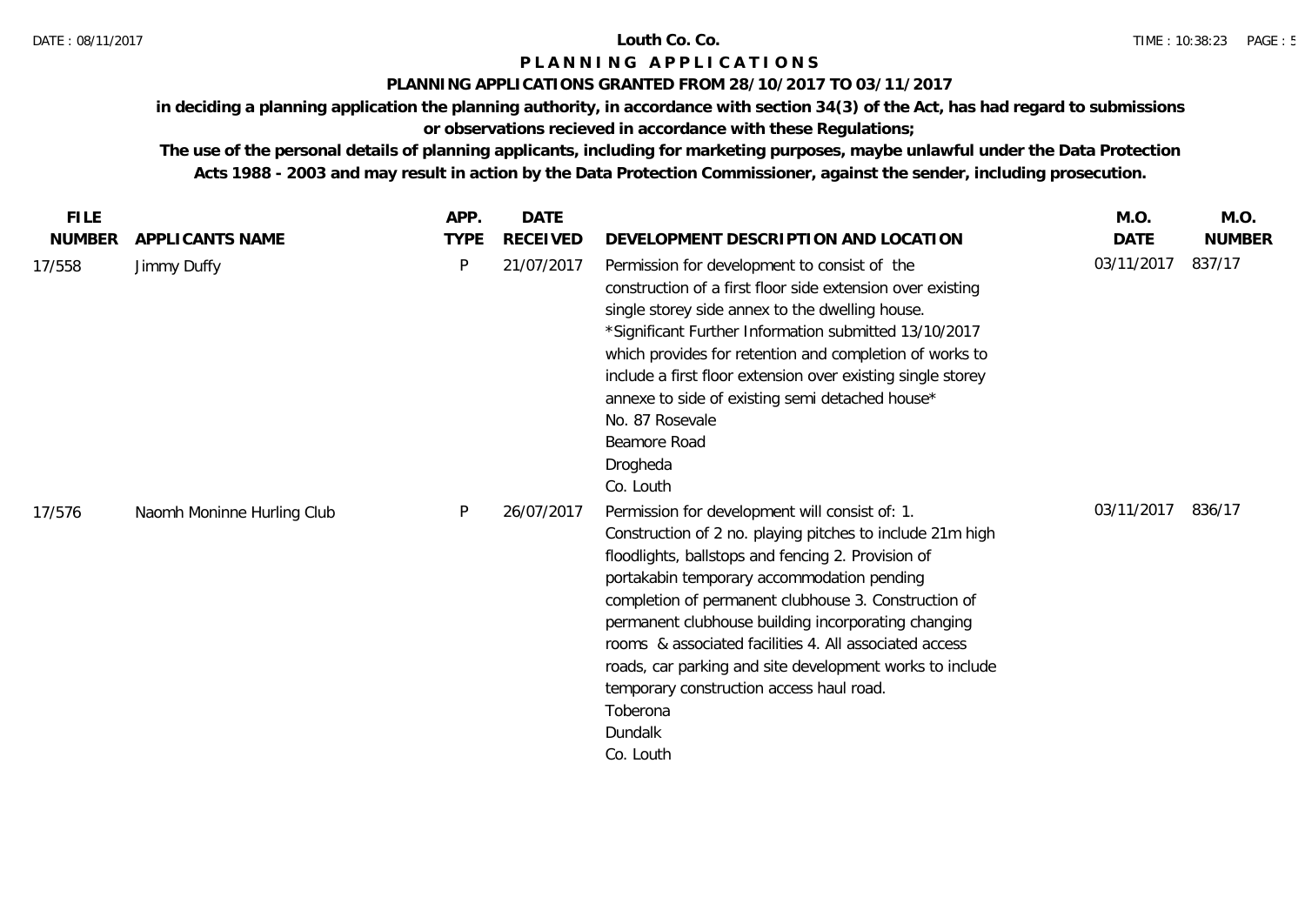## **PLANNING APPLICATIONS GRANTED FROM 28/10/2017 TO 03/11/2017**

**in deciding a planning application the planning authority, in accordance with section 34(3) of the Act, has had regard to submissions** 

# **or observations recieved in accordance with these Regulations;**

| <b>FILE</b><br><b>NUMBER</b> | APPLICANTS NAME          | APP.<br><b>TYPE</b> | <b>DATE</b><br><b>RECEIVED</b> | DEVELOPMENT DESCRIPTION AND LOCATION                                                                                                                                                                                                    | M.O.<br>DATE | M.O.<br><b>NUMBER</b> |
|------------------------------|--------------------------|---------------------|--------------------------------|-----------------------------------------------------------------------------------------------------------------------------------------------------------------------------------------------------------------------------------------|--------------|-----------------------|
| 17/593                       | Ruairi O'Connor          | P                   | 04/08/2017                     | Permission for development for a detached single storey<br>dwelling house with 1.5 storey segment to south section,<br>install a waste water treatment system with percolation<br>area & associated site works.<br>Rootate<br>Co. Louth | 03/11/2017   | 841/17                |
| 17/610                       | Desmond & Karen McKevitt | P                   | 14/08/2017                     | Permission for development that will consist of a new<br>two storey extension to rear of existing dwelling house<br>and all associated site works.<br>13 Cluan Enda<br>St Alphonsus Road<br>Dundalk<br>Co. Louth                        | 03/11/2017   | 839/17                |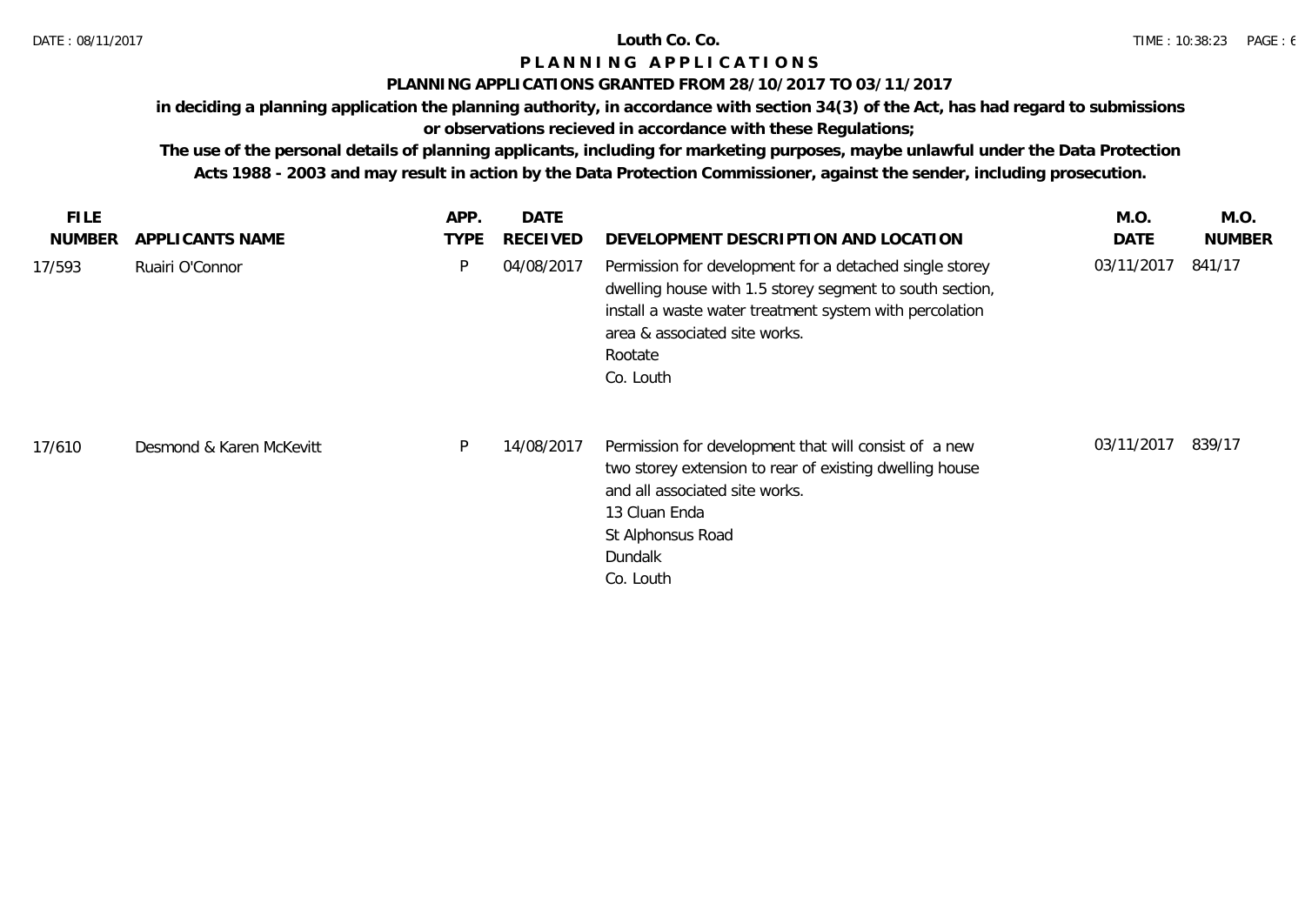## **PLANNING APPLICATIONS GRANTED FROM 28/10/2017 TO 03/11/2017**

**in deciding a planning application the planning authority, in accordance with section 34(3) of the Act, has had regard to submissions or observations recieved in accordance with these Regulations;**

| <b>FILE</b>   |                                      | APP.        | <b>DATE</b>     |                                                                                                                                                                                                                                                                                                                                                                                                                                                                                                                                                                                                                                                                                                                                                                                                                                                                                                                                                                                                                                                                                                     | M.O.       | M.O.          |
|---------------|--------------------------------------|-------------|-----------------|-----------------------------------------------------------------------------------------------------------------------------------------------------------------------------------------------------------------------------------------------------------------------------------------------------------------------------------------------------------------------------------------------------------------------------------------------------------------------------------------------------------------------------------------------------------------------------------------------------------------------------------------------------------------------------------------------------------------------------------------------------------------------------------------------------------------------------------------------------------------------------------------------------------------------------------------------------------------------------------------------------------------------------------------------------------------------------------------------------|------------|---------------|
| <b>NUMBER</b> | APPLICANTS NAME                      | <b>TYPE</b> | <b>RECEIVED</b> | DEVELOPMENT DESCRIPTION AND LOCATION                                                                                                                                                                                                                                                                                                                                                                                                                                                                                                                                                                                                                                                                                                                                                                                                                                                                                                                                                                                                                                                                | DATE       | <b>NUMBER</b> |
| 17/666        | Tanola Ltd (c/o Dundalk Fabrication) | P           | 07/09/2017      | Permission for development that will consist of<br>restoration/refurbishment & re-configuration of the<br>former factory building and site; sub-division of the<br>existing building into 3 no. business units and façade<br>alterations to include cladding and new window/door<br>openings and 1567m2 extension to southern elevation of<br>existing building; proposed industrial/industrial<br>warehousing/showroom use to business units 1 & 2 and<br>industrial/ industrial warehousing/showroom use &<br>storage facility to business unit 3. Reinstatement of<br>primary existing entrance onto Coe's Road and site<br>access to north, installation of sliding gates at both<br>entrances, erection of 2.5m high wire mesh boundary<br>fencing surrounding site, alterations/additions to car<br>parking layout, bicycle parking, landscaping, boundary<br>treatments, ESB sub-station and temporary advertising<br>signage to be located in the north eastern corner of the<br>site and other associated site works.<br>Ex. Riverside Manufacturing<br>Coe's Road<br>Dundalk<br>Co. Louth | 01/11/2017 | 819a/17       |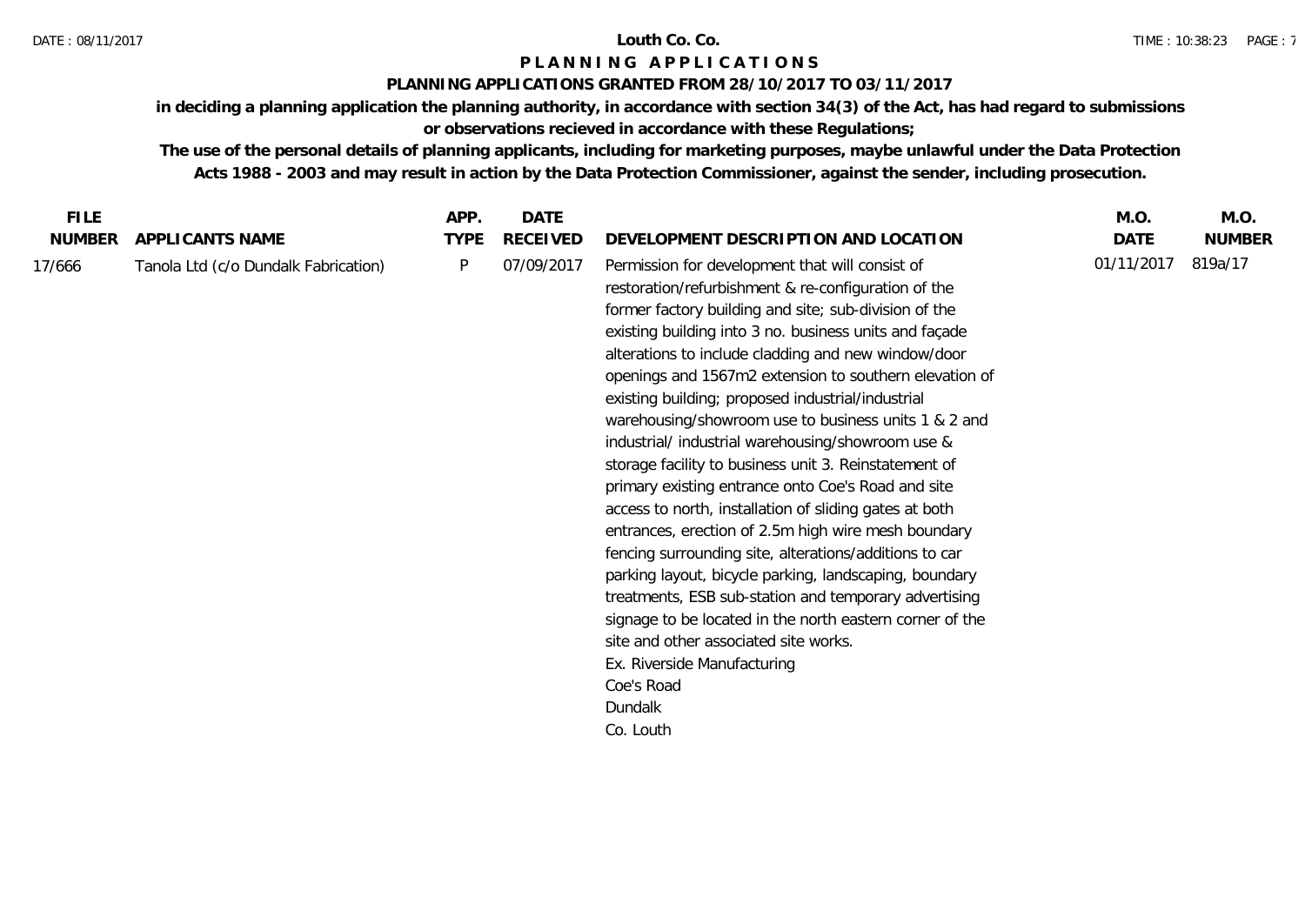## **PLANNING APPLICATIONS GRANTED FROM 28/10/2017 TO 03/11/2017**

**in deciding a planning application the planning authority, in accordance with section 34(3) of the Act, has had regard to submissions** 

# **or observations recieved in accordance with these Regulations;**

| <b>FILE</b>   |                                         | APP.        | <b>DATE</b>     |                                                                                                                                                                                                                                                                                 | M.O.       | M.O.          |
|---------------|-----------------------------------------|-------------|-----------------|---------------------------------------------------------------------------------------------------------------------------------------------------------------------------------------------------------------------------------------------------------------------------------|------------|---------------|
| <b>NUMBER</b> | APPLICANTS NAME                         | <b>TYPE</b> | <b>RECEIVED</b> | DEVELOPMENT DESCRIPTION AND LOCATION                                                                                                                                                                                                                                            | DATE       | <b>NUMBER</b> |
| 17/687        | Galboyle                                | P           | 14/09/2017      | Permission for a change of use from an existing gym to<br>two apartments (1no. two bed and 1no. 1 bed) and all<br>associated site development works.<br>The First Floor of 31 Shop Street<br>Drogheda<br>Co. Louth                                                              | 03/11/2017 | 830/17        |
| 17/689        | Cargotec Engineering Ireland<br>Limited | P           | 15/09/2017      | Permission for development to construct a single storey<br>detached building to consist of changing rooms and<br>toilets, along with covered walkway and all associated<br>site works.<br><b>Brook Street</b><br>Ardee Road<br>Dundalk<br>Co. Louth                             | 03/11/2017 | 824/17        |
| 17/691        | Maria Rooney                            | E           | 15/09/2017      | Extension of Duration for permission consequent to the<br>grant of outline permission planning reference 12/463<br>for development consisting of a storey & a half dwelling<br>house & associated site development works.<br>Chapel Hill<br>Knocknagoran<br>Omeath<br>Co. Louth | 03/11/2017 | 843/17        |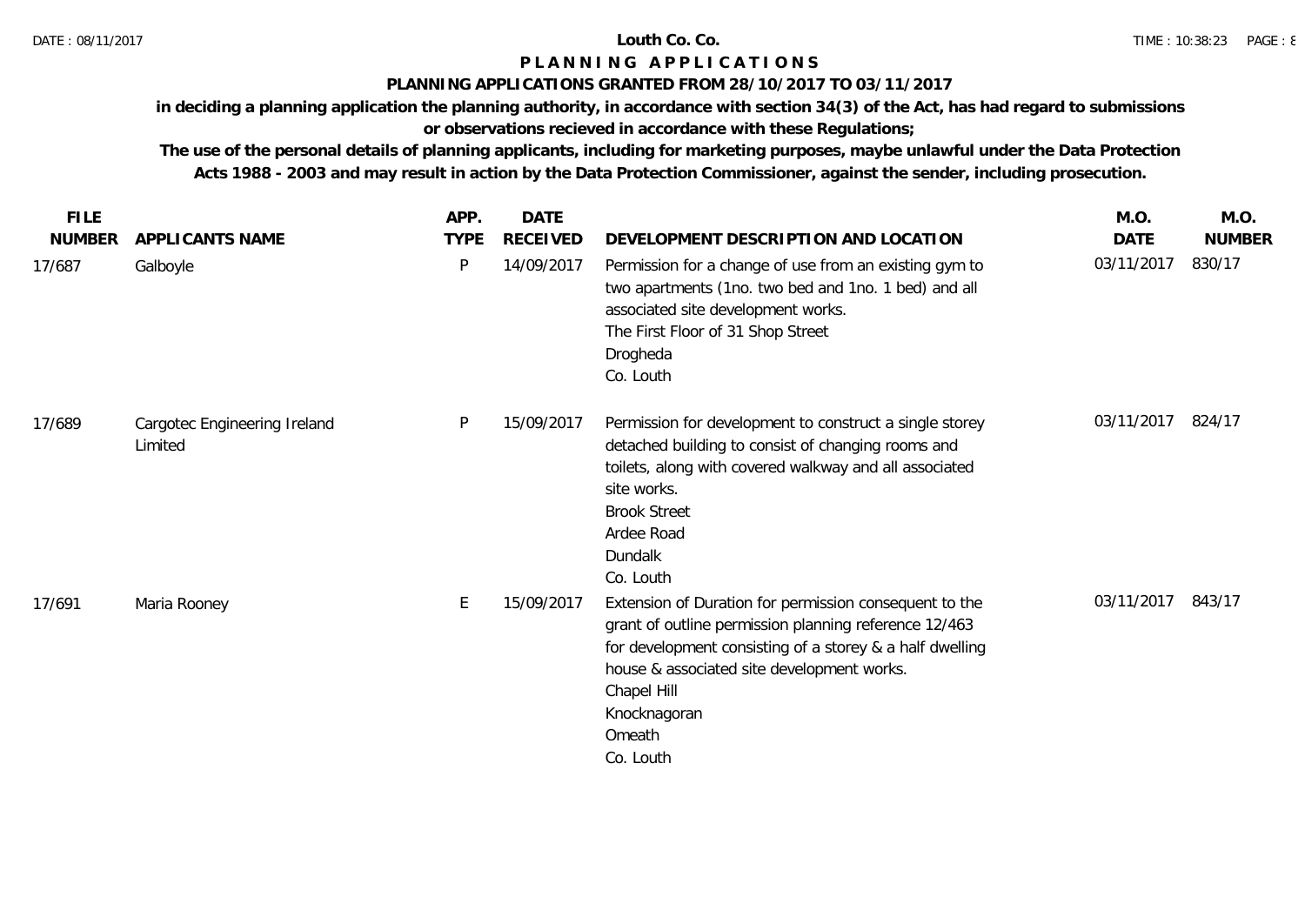## **PLANNING APPLICATIONS GRANTED FROM 28/10/2017 TO 03/11/2017**

**in deciding a planning application the planning authority, in accordance with section 34(3) of the Act, has had regard to submissions** 

# **or observations recieved in accordance with these Regulations;**

| <b>FILE</b>   |                         | APP.        | <b>DATE</b>     |                                                                                                                                                                                                                                                                                                                                                                | M.O.        | M.O.          |
|---------------|-------------------------|-------------|-----------------|----------------------------------------------------------------------------------------------------------------------------------------------------------------------------------------------------------------------------------------------------------------------------------------------------------------------------------------------------------------|-------------|---------------|
| <b>NUMBER</b> | APPLICANTS NAME         | <b>TYPE</b> | <b>RECEIVED</b> | DEVELOPMENT DESCRIPTION AND LOCATION                                                                                                                                                                                                                                                                                                                           | <b>DATE</b> | <b>NUMBER</b> |
| 17/692        | Joanne Rooney           | E           | 15/09/2017      | Extension of Duration for permission consequent to the<br>grant of outline permission planning reference 12/462<br>for development consisting of a storey & a half dwelling<br>house & associated site development works.<br>Chapel Hill<br>Knocknagoran<br>Omeath<br>Co. Louth                                                                                | 03/11/2017  | 844/17        |
| 17/693        | Bronagh Rooney          |             | 15/09/2017      | Extension of Duration for permission consequent to grant<br>of outline permission planning ref 12/465 for<br>development that will consist of a storey & a half<br>dwelling house & associated site development works.<br>Chapel Hill<br>Knocknagoran<br>Omeath<br>Co. Louth                                                                                   | 03/11/2017  | 842/17        |
| 17/697        | Mary Browne Mark Stacey | R.          | 18/09/2017      | Permission for development that will consist of<br>demolition of existing rear and side extensions and<br>construction of proposed new rear and side extensions<br>along with all existing site works and retention of existing<br>first floor accommodation within existing attic<br>conversion.<br>48 Woodland Drive<br>Ard Easmuinn<br>Dundalk<br>Co. Louth | 03/11/2017  | 825/17        |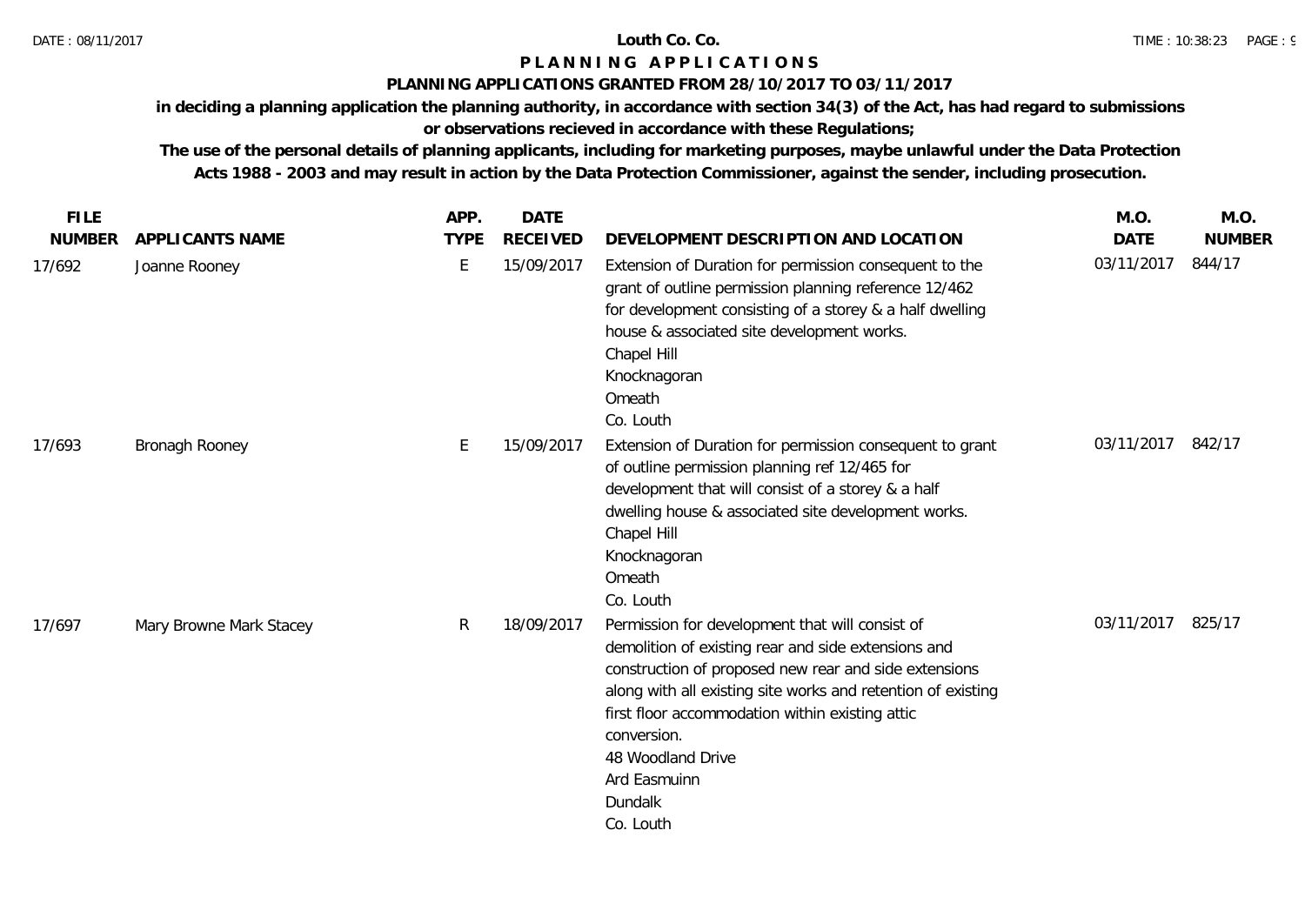### **PLANNING APPLICATIONS GRANTED FROM 28/10/2017 TO 03/11/2017**

**in deciding a planning application the planning authority, in accordance with section 34(3) of the Act, has had regard to submissions** 

# **or observations recieved in accordance with these Regulations;**

|                                 | APP.        | DATE            |                                                                                                                                                                                                                                                                                                                                   | M.O.        | M.O.          |
|---------------------------------|-------------|-----------------|-----------------------------------------------------------------------------------------------------------------------------------------------------------------------------------------------------------------------------------------------------------------------------------------------------------------------------------|-------------|---------------|
| APPLICANTS NAME                 | <b>TYPE</b> | <b>RECEIVED</b> | DEVELOPMENT DESCRIPTION AND LOCATION                                                                                                                                                                                                                                                                                              | <b>DATE</b> | <b>NUMBER</b> |
| Alan & Linda Murray             | P           | 18/09/2017      | Permission for a single storey extension to the rear of<br>existing dwelling.<br>The Bungalow<br>Mill Street<br>Dundalk<br>Co. Louth A91 X7W6                                                                                                                                                                                     | 03/11/2017  | 829/17        |
| Ciaran Philips                  | P           | 15/09/2017      | Development consists of Retention permission of sun<br>room to side of existing dwelling and retention of<br>domestic shed/studio to front of dwelling house and<br>permission for new waste water treatment system to<br>serve existing dwelling house and all associated site<br>works.<br>Cornmuckleagh<br>Omeath<br>Co. Louth | 03/11/2017  | 828/17        |
| <b>Health Service Executive</b> | P           | 19/09/2017      | Permission sought for the installation of a sluice room<br>pod structure, carry out associated site works and<br>connect into existing services on site.<br>Cottage Hospital<br><b>Scarlet Street</b><br>Drogheda<br>Co. Louth                                                                                                    | 03/11/2017  | 840/17        |
|                                 |             |                 |                                                                                                                                                                                                                                                                                                                                   |             |               |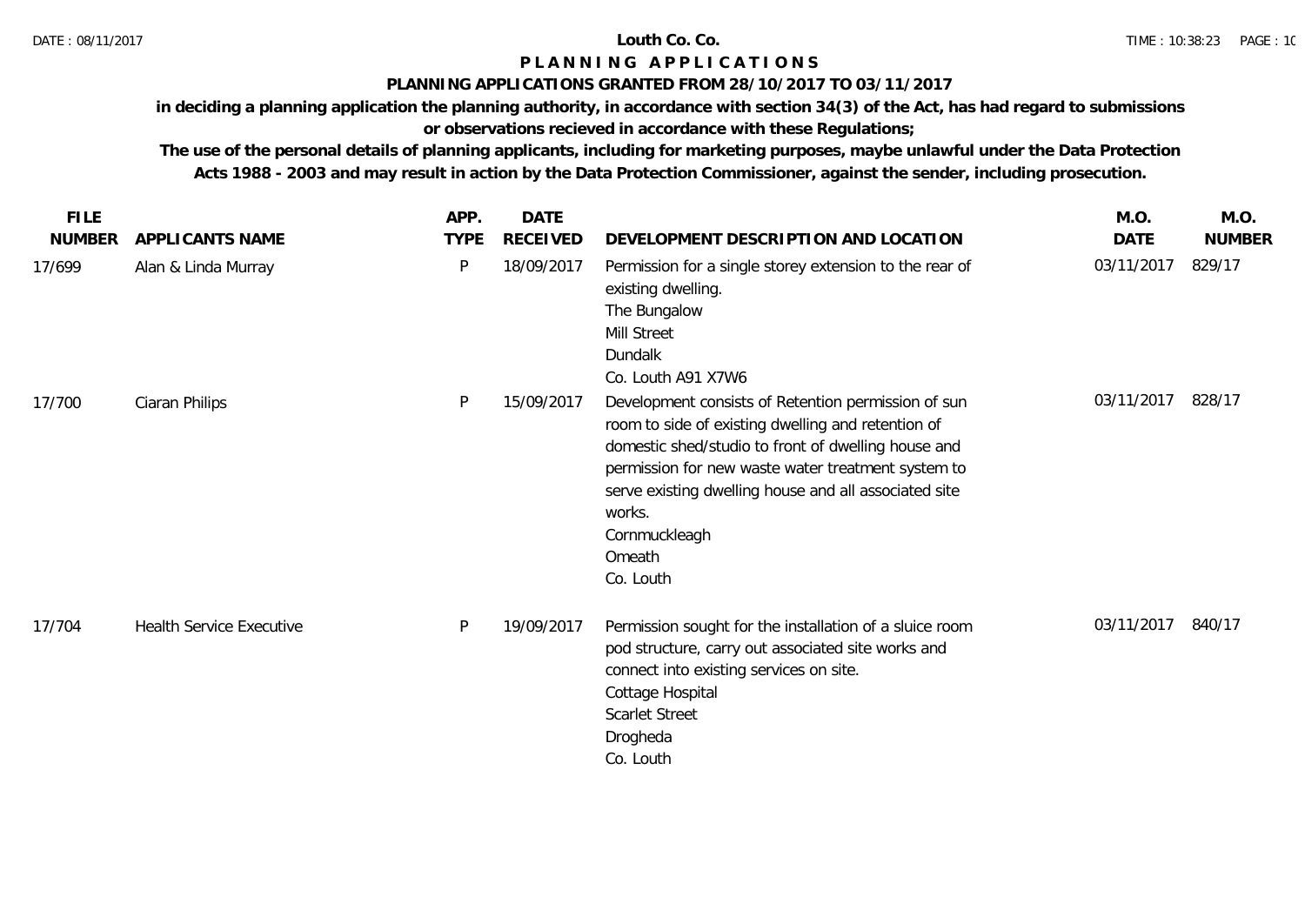## **PLANNING APPLICATIONS GRANTED FROM 28/10/2017 TO 03/11/2017**

**in deciding a planning application the planning authority, in accordance with section 34(3) of the Act, has had regard to submissions** 

# **or observations recieved in accordance with these Regulations;**

| <b>FILE</b>   |                           | APP.        | <b>DATE</b>     |                                                                                                                                                                                                                                                                                                                                                                                           | M.O.        | M.O.          |
|---------------|---------------------------|-------------|-----------------|-------------------------------------------------------------------------------------------------------------------------------------------------------------------------------------------------------------------------------------------------------------------------------------------------------------------------------------------------------------------------------------------|-------------|---------------|
| <b>NUMBER</b> | <b>APPLICANTS NAME</b>    | <b>TYPE</b> | <b>RECEIVED</b> | DEVELOPMENT DESCRIPTION AND LOCATION                                                                                                                                                                                                                                                                                                                                                      | <b>DATE</b> | <b>NUMBER</b> |
| 17/706        | Barbara Battel-Kirk       | P           | 20/09/2017      | Permission for development to consist of: Minor<br>alterations to a development previously granted planning<br>permission under Planning Reg. Ref. 17147 to include<br>alterations to elevations, changes to internal layout, a 2.2<br>metre high retaining wall along south west boundary and<br>associated site development works.<br>Howes Hill<br>Knocknagoran<br>Omeath<br>Co. Louth | 03/11/2017  | 823/17        |
| 17/712        | Adam & Jennifer Churchill | P           | 22/09/2017      | Permission to convert the existing integrated garage to a<br>habitable room and WC and to construct a first floor level<br>side extension.<br>38 Stameen Lawns<br>Drogheda<br>Co. Louth                                                                                                                                                                                                   | 03/11/2017  | 838/17        |
| 17/725        | Caroline Farrelly         | P           | 27/09/2017      | Permission to demolish the sunroom to the rear of house<br>and to construct a larger sunroom in its place.<br>Construction of an extension to the front in place of<br>existing carport and alterations to the existing dwelling<br>along with the ancillary site development works.<br>6 Broadmeadows<br>Drogheda<br>Co. Louth                                                           | 03/11/2017  | 832/17        |